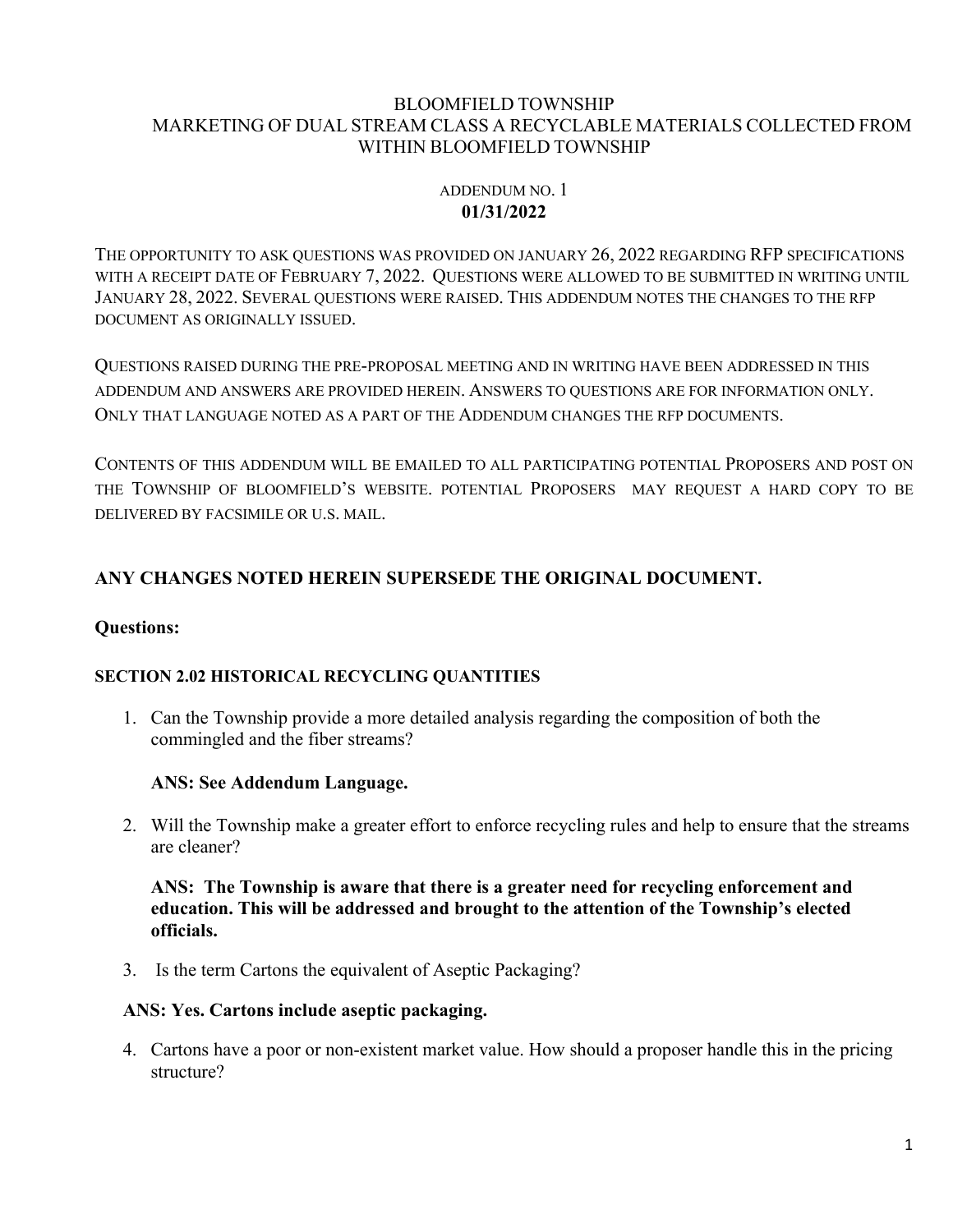**ANS: The Township is aware that market pricing is variable. There is no anticipation that all pricing will be positive for all materials.**

5. How should a performance bond be submitted if the net price for a stream of materials is negative at any time?

**ANS: Note the language in section 3.12. Specifically, in the example that is highlighted, it states that the performance bond is calculated on the value of the materials multiplied by the tonnage of materials in that stream. The performance bond is based on the value WHETHER OR NOT THAT VALUE IS POSITIVE OR NEGATIVE.**

6. Must Proposers submit a proposal for both fiber and commingled material?

**ANS: No. Proposers may submit a proposal for fiber, commingled or both streams. This is outlined in the proposal pages and in the clarification listed in the Addendum language.**

#### **ADDENDUM LANGUAGE:**

The changes are Identified as follows:

**Items marked thusly are additions** while items marked in *are deletions*. **Modify the following sections as indicated:**

#### **Modify:**

## **2.02 Historical Recycling Quantities**

| <b>Dual Stream Recycling</b> |                      |             |                      |             |  |  |
|------------------------------|----------------------|-------------|----------------------|-------------|--|--|
| Year                         | <b>How Collected</b> | <b>Tons</b> | <b>How Collected</b> | <b>Tons</b> |  |  |
| 2016                         | Commingled           | 1761        | Fiber                | 1696        |  |  |
| 2017                         | Commingled           | 1749        | Fiber                | 1741        |  |  |
| 2018                         | Commingled           | 1785        | Fiber                | 1781        |  |  |
| 2019                         | Commingled           | 1521        | Fiber                | 1727        |  |  |
| 2020                         | Commingled           | 1674        | Fiber                | 2059        |  |  |